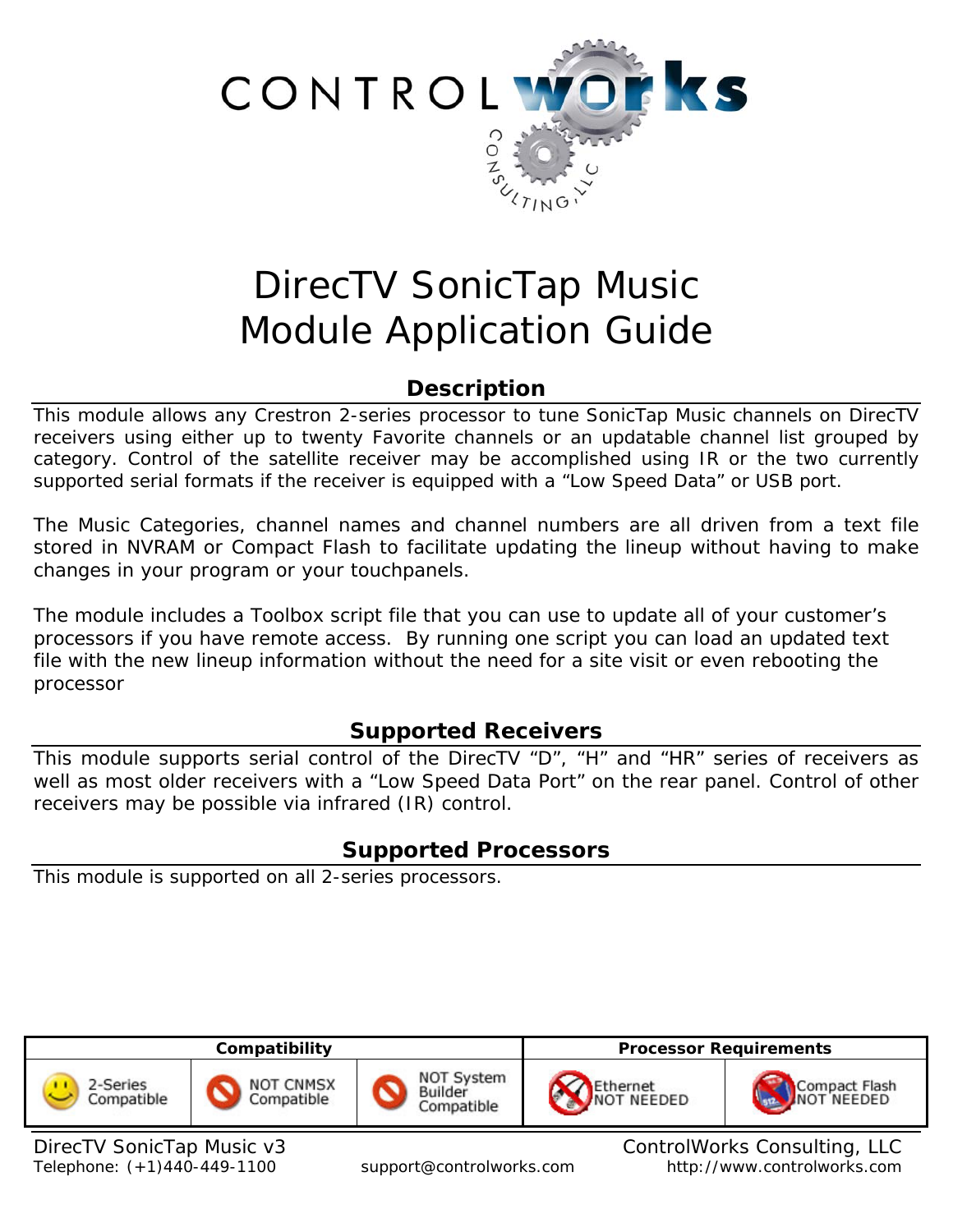#### **RJ-22 Serial connection**

If your receiver has a low speed data port on it then you should build your serial cable as indicated below. Note that the modular connector required is a RJ-22. This is the smaller modular connector that is used on telephone handset cords. This connector requires a special die in your crimper. A RJ-11/14 crimper will not work if you attempt to crimp a RJ-22 plug with it.



## **USB connection**

The module supports serial control via a USB port for all other receivers. This module was tested with an IOGEAR GUC232A. DirecTV has also listed the ATEN UC-232A and the BAFO BF-810 as being compatible with the USB port on the receiver. **Please note that you must power cycle the receiver after plugging in the USB dongle in order for the USB driver to load.** Using the red reboot switch will not load the driver.Also note that the LED on the dongle will not illuminate. When using a USB dongle you must pin your serial cable pin 2 to pin 3, pin 3 to pin 2 and pin 5 to pin 5. Pins 1,4,6,7,8 and 9 should not be connected in your cable.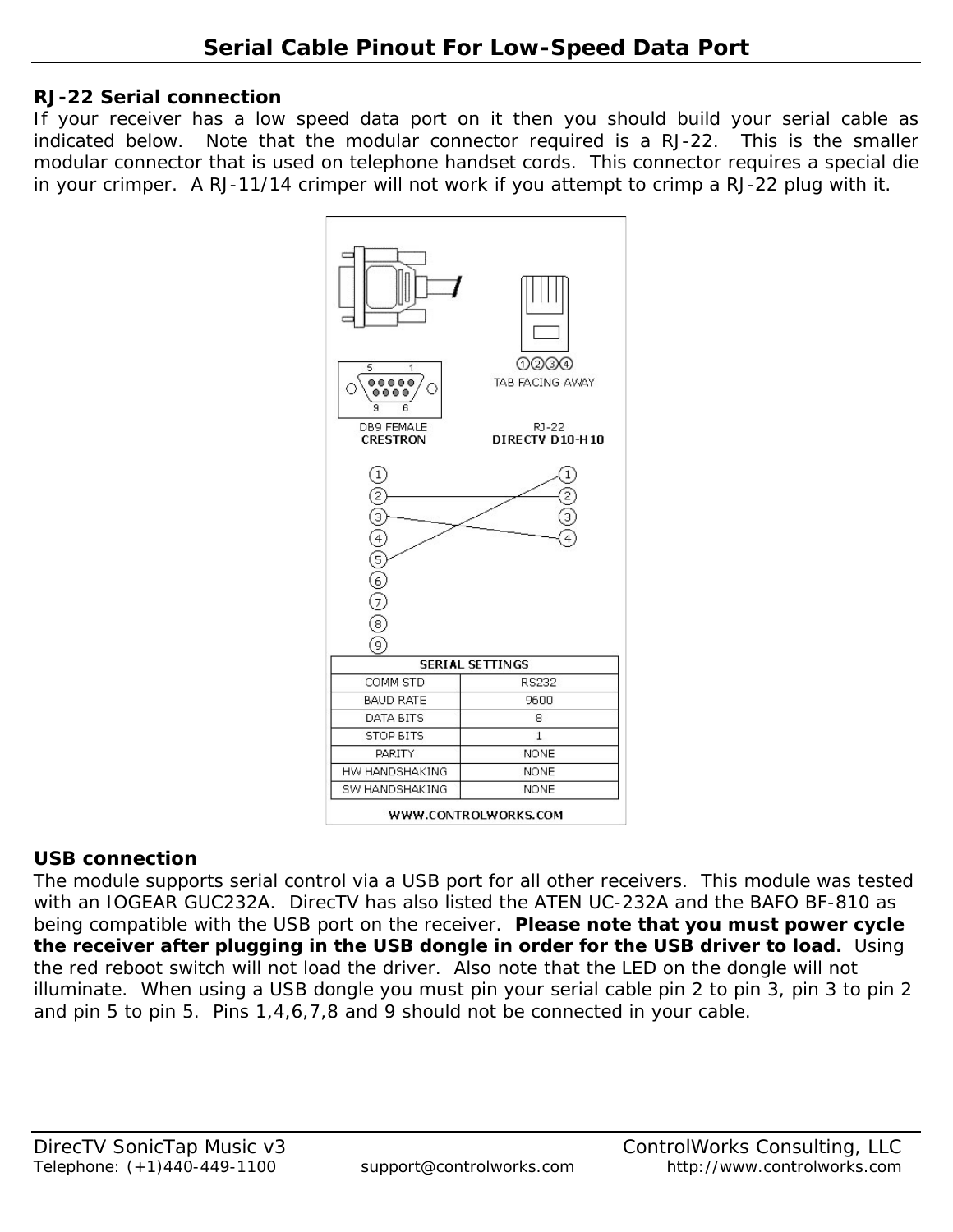# **Module Application**

It is strongly suggested that you load the supplied demonstration program and touchpanel to gain an understanding of the application of the module before you attempt to implement the module in your own program.

Using the Receiver Type parameter, configure the module for the control method you will be using for the satellite receiver. Select 0 for Infrared (IR) control, 1 for control using the new serial protocol, or 2 for control using the old serial protocol. See the Parameter descriptions below for more detail on "Old" and "New".

The module has been built to also support channel recall from user interfaces like a keypad where the user can only cycle through their favorite presets. In this case enter each of the "Favorite" channels in the Fav Channel 1 through Fav Channel 20 parameters. Enter the total number of favorite channels in the Number of Favorites parameter. Note that the module needs a minimum of 5 presets and a maximum of 20. When you press favorite+ or favoritethe module will step through each of the defined favorites. When it reaches the last channel it will wrap around to the first.

Enter the name and path of the text file with the channel information in the Category Filename parameter, paths would usually be something like *NNVRAMNdirectv.txt* for files stored on the NVRAMDISK or *NCF0Ndirectv.txt* for files stored on a Compact Flash card.

The zip file for this module includes a file named "directv\_sonictap\_music.txt". This file contains the current DirecTV SonicTap music lineup as of 4-2-2010. This file can be tailored to your customer's needs by renaming categories, removing categories or removing channels that may not suit their tastes.

## Note: For successful operation you must first load this file to NVRAM or to a Compact Flash card in the Processor!

## **To store the file in NVRAM**

First be sure to enable NVRAM if you have not done so already. At the command prompt type NVRAMDISK then enter. If the processor returns NVRAMDISK: NOT initialized then you must first initialize your disk. Type "NVRAMDISK 64K". You will get a prompt telling you that this operation will erase all your files on the NVRAM. Type Y and enter and the disk will now be initialized. Now in Toolbox launch the File Manager. Double Click on the NVRAM Disk branch of the tree. Now you can drag the "directv\_sonictap\_music.txt" into this directory using standard Windows conventions.

## **To store the file on a Compact Flash Card (only available on a PRO2, AV2 or PAC2)**

Launch Toolbox and connect to your processor. Next launch the File Manager. Double Click on the "Compact Flash A" branch of the tree. Now you can drag the "directv\_sonictap\_music.txt" into this directory using standard Windows conventions.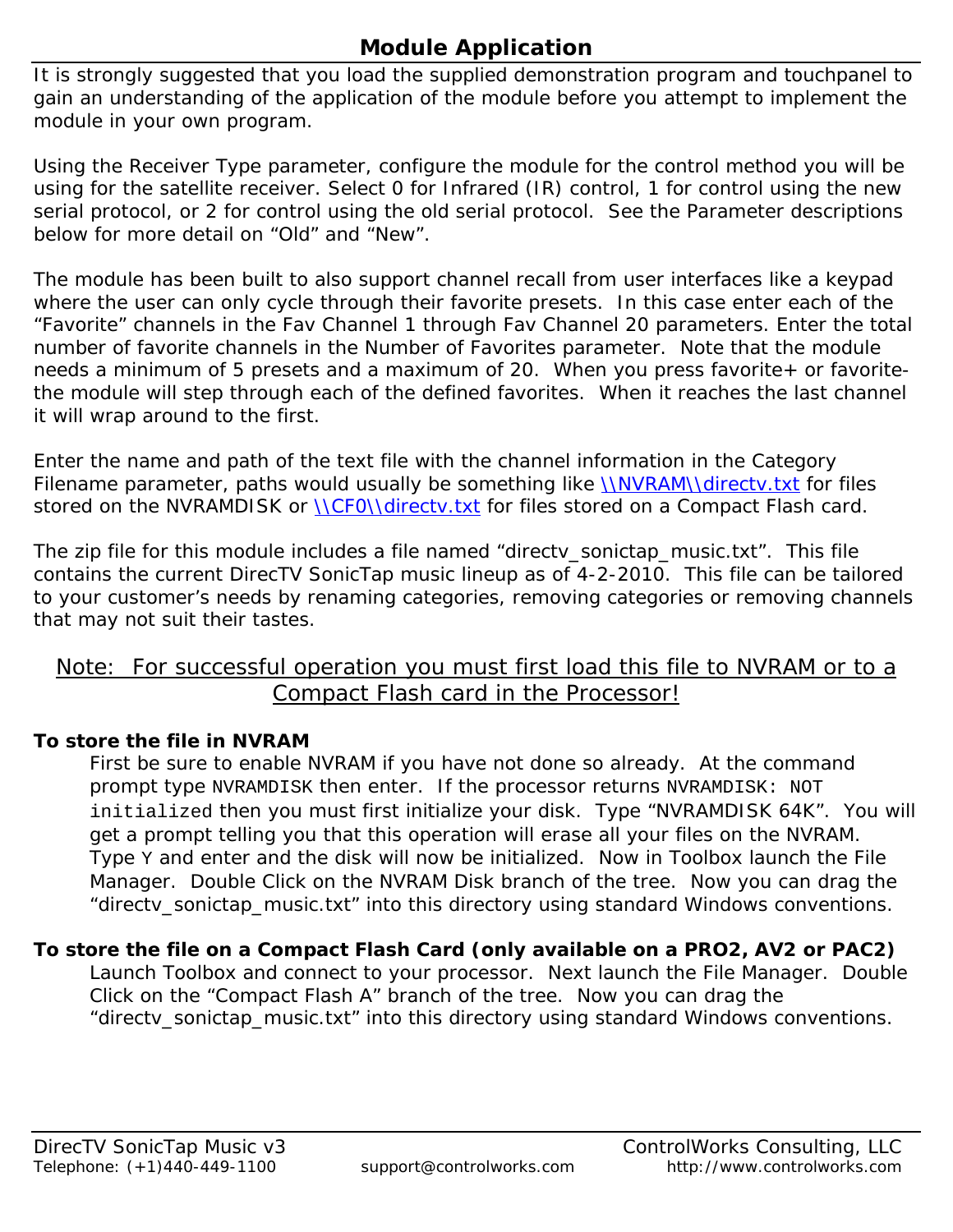## **Editing the Text File**

The text file that drives the module can be edited to suit the needs of the project. However maintaining proper syntax in this file is critical to keeping the module operational. If you edit the file and encounter issues please load the original text file supplied with the module and verify operation. Then compare your edited version with the supplied version.

## **Text File Formatting**

Each Category is preceded by a zero and a comma. The Category may use any ASCII characters. Then below the Category you must enter the three digit channel number followed by a comma and then the description of the channel name. The description may have any typable ASCII character in the name. Repeat this formatting until the end of the file. Here the module uses the value 65000 as a delimiter to indicate the end of the file. After 65000, you can enter any comments that you wish such as revision dates or customer names.

## **Loading an Updated File**

After using Toolbox or another method to manually load an updated file, type USERPROGCMD "CW\_REFRESH\_DIRECTV" (all upper case and including the quotation marks) to force the module to reload the data file. This can also be accomplished by pulsing the "[force\_reload\_now]" digital input on the module.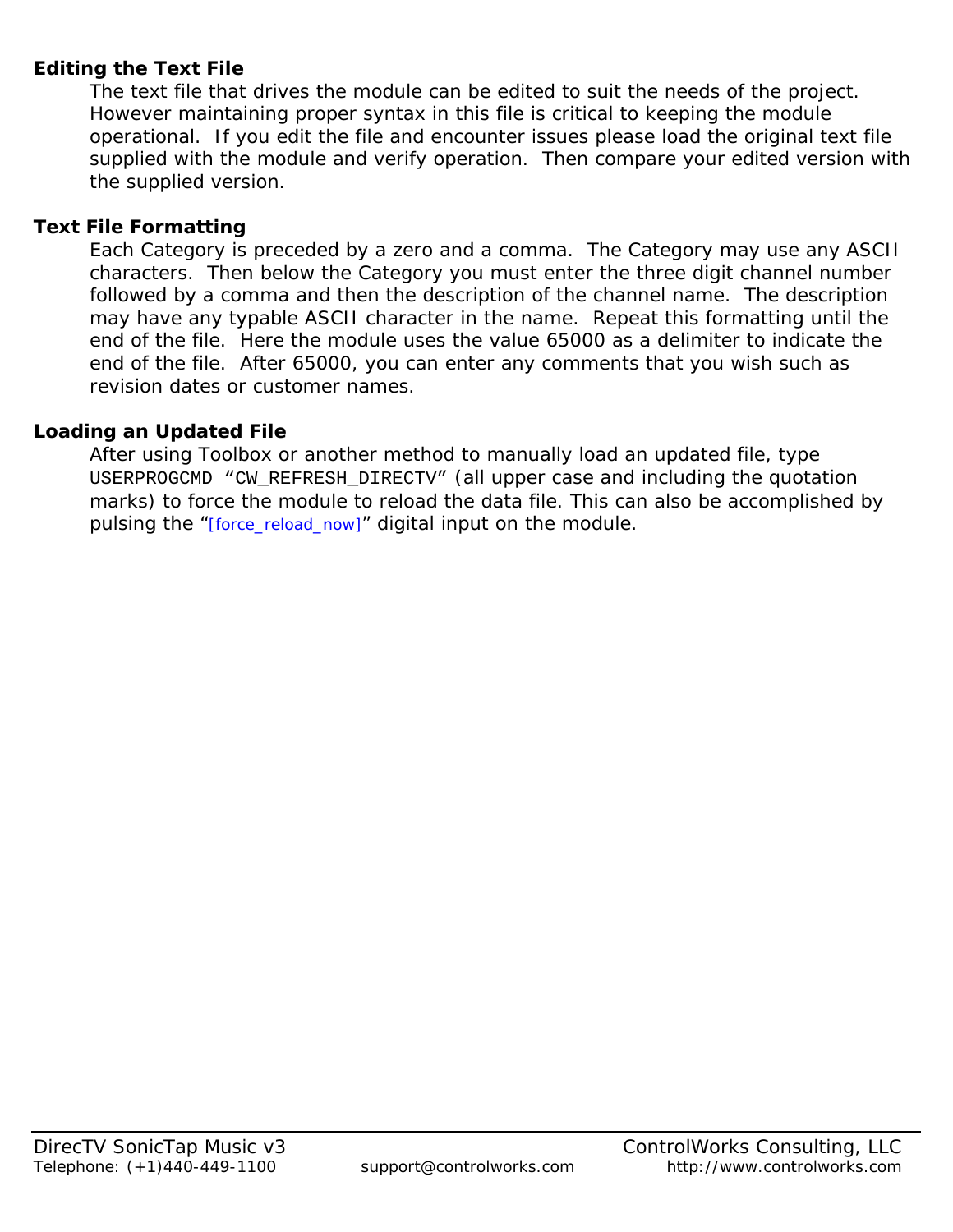# **Signal And Parameter Descriptions**

Bracketed signals such as "[signal\_name]" are optional signals

## **DIGITAL INPUTS**

|                                 | Pulse to advance to the next category                    |
|---------------------------------|----------------------------------------------------------|
|                                 | Pulse to move to the previous category. Note that if     |
|                                 | the first or last category is reached, the module will   |
|                                 | "loop around" to the other end of the list               |
| browse+……………………………………………………………… | Pulse to scroll to the next set of channels if there are |
|                                 | more than 4 channels in the category                     |
|                                 | Pulse to scroll to the previous set of channels if there |
|                                 | are more than 4 channels in the category.                |
|                                 |                                                          |
|                                 | associated line                                          |
|                                 |                                                          |
|                                 | IR)                                                      |
|                                 | Pulse to turn the receiver power off (not applicable     |
|                                 | with $IR$ )                                              |
|                                 | Pulse to tune to the selected favorite channel number    |
|                                 | (as entered on the in the Fav Channel X parameter)       |
|                                 | Pulse to advance to the next favorite channel in         |
|                                 | sequence (if the end of the favorite channels list is    |
|                                 | reached, it will cycle to the first favorite channel)    |
|                                 | Pulse to change to the previous favorite channel in      |
|                                 | sequence                                                 |
|                                 | Pulse the module to reload the data file. This input     |
|                                 | should be used infrequently as overuse may reduce        |
|                                 | system performance                                       |

#### **ANALOG INPUTS**

This module does not utilize any analog inputs.

#### **SERIAL INPUTS**

This module does not utilize any serial inputs.

#### **DIGITAL OUTPUTS**

|                       | connect to the IR driver for your satellite receiver if<br>you are using IR to tune the receiver.                                                                |
|-----------------------|------------------------------------------------------------------------------------------------------------------------------------------------------------------|
|                       | connect to the enter input on the IR driver for your<br>satellite receive if you are using IR to tune the<br>receiver.                                           |
|                       | high when the module is busy issuing IR commands to<br>the receiver. This would normally be tied to a sub page<br>or other logic to provide feedback to the user |
| <b>ANALOG OUTPUTS</b> |                                                                                                                                                                  |
|                       | channels in the current category so you can make a<br>multimode button disappear. The value is 1 if there are<br>more than 4 channels in the current category.   |
|                       | has been tuned to.                                                                                                                                               |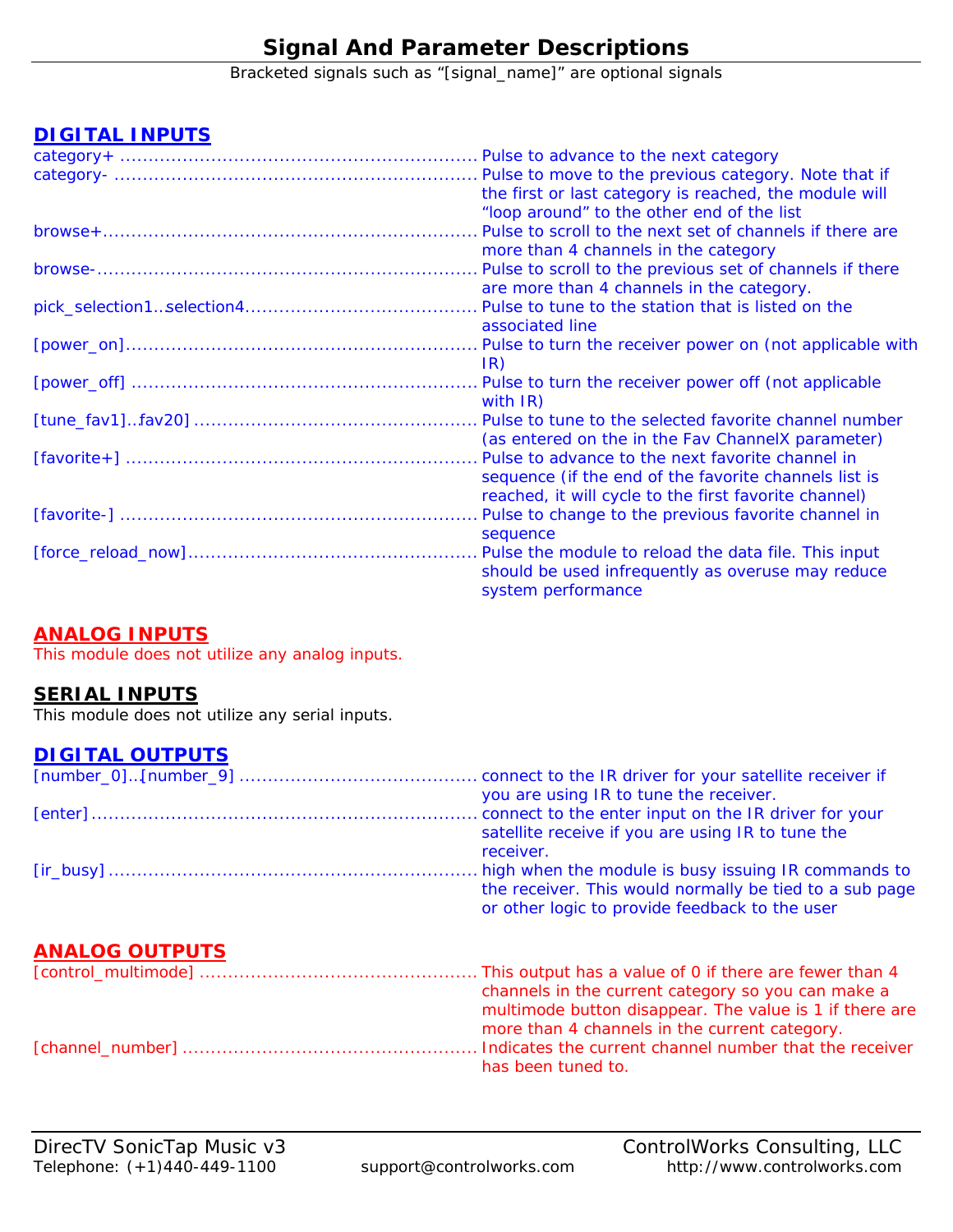## **SERIAL OUTPUTS**

| station                                                  |
|----------------------------------------------------------|
|                                                          |
| to if the respective pick_selection input was pulsed.    |
|                                                          |
| port that the receiv er is connected to, if using RS-232 |
| control.                                                 |

## **PARAMETERS**

| Enter the amount of time to pulse each digit when        |
|----------------------------------------------------------|
| tuning, applicable only when using IR control.           |
| Enter the amount of time to wait between digits when     |
| tuning, applicable only when using IR control.           |
| Select the type of receiver control that you will be     |
| using. Select IR if you are opting to have the module    |
| connect to any IR driver. If you are using IR be sure    |
| to adjust the Pulse and Interdigit timing for proper     |
| channel tuning via IR. If your receiver is equipped      |
| with a Low Speed Data port you will need to select one   |
| of the two serial options. "Old" generally refers to     |
| Sony SAT-A1 receivers and up. "New" reflects the         |
| protocol change for the Advanced Program Guide or        |
| AGP for short. This adds two bytes to the command        |
| and supports newer RCA receivers. If you are having      |
| trouble controlling your receiver via its Low Speed Data |
| then switch from on format to the other and test the     |
| module again.                                            |
| Enter up to 20 channel numbers for favorite stations.    |
| Enter the number of favorite channels (between 5         |
| minimum and 20 maximum) that you are using.              |
| Enter the filename and path of the file containing the   |
| DirecTV SonicTap music lineup. Examples include          |
| \\NVRAM\\directv_sonictap_music.txt for a file stored    |
| in the processor's NV ram or                             |
| \\CF0\\directv_sonictap_music.txt for a file stored on a |
| Compact Flash card. You may change the name of           |
| your text file but be sure that the file name gets       |
| entered here correctly. Syntax is important.             |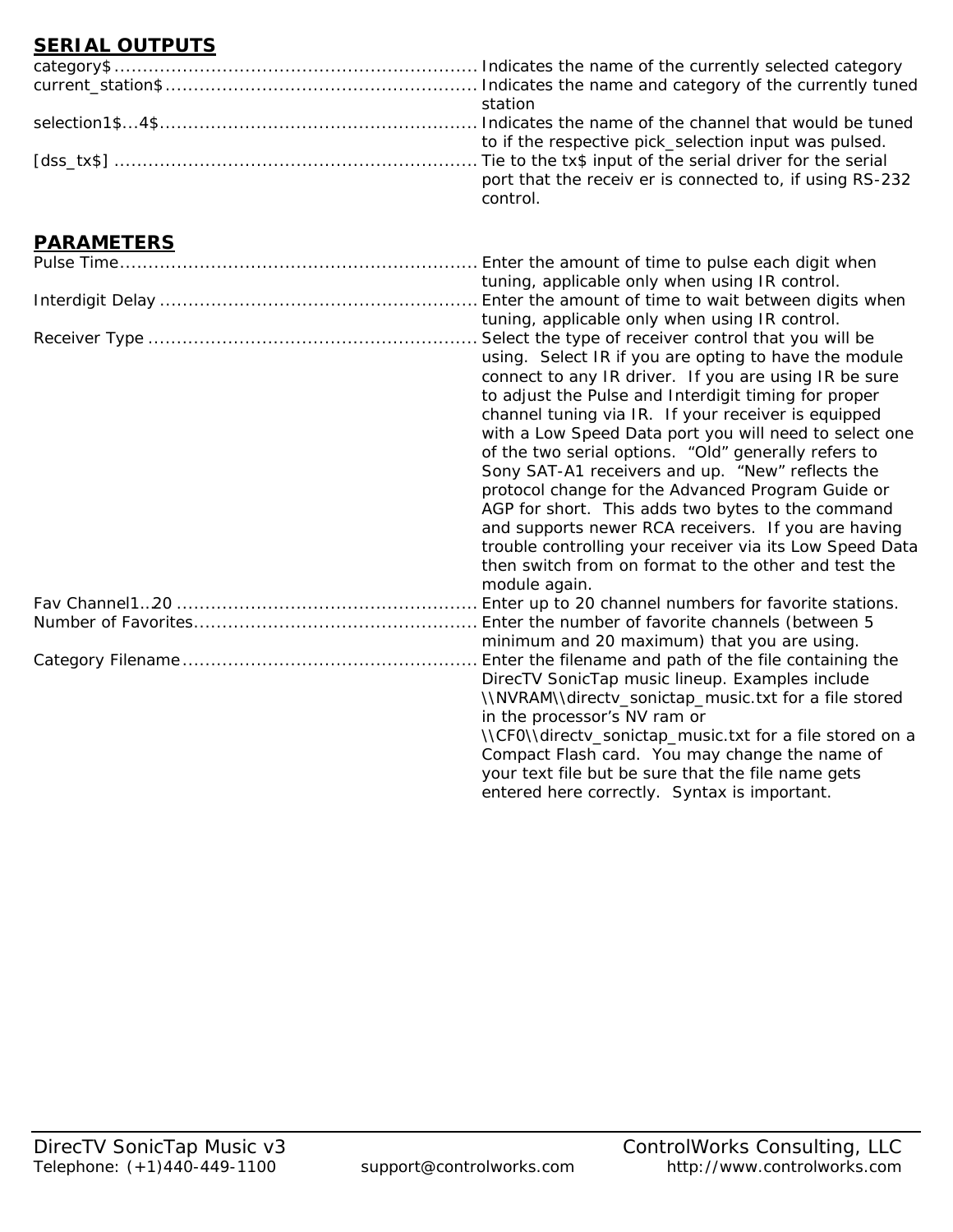This module is supported by ControlWorks Consulting, LLC. Should you need support for this module please email support@controlworks.com or call us at 440-449-1100. ControlWorks normal office hours are 9 AM to 5 PM Eastern, Monday through Friday, excluding holidays.

Before calling for support, please ensure that you have loaded and tested operation using the included demonstration program and touchpanel(s) to ensure that you understand the correct operation of the module. It may be difficult for ControlWorks to provide support until the demonstration program is loaded.

Updates, when available, are automatically distributed via Email notification to the address entered when the module was purchased. In addition, updates may be obtained using your username and password at http://www.thecontrolworks.com/customerlogin.aspx.

## **Distribution Package Contents**

The distribution package for this module should include:

| DirecTV_SonicTap_Music_v3.umcCrestron module for tuning DirecTV SonicTap Music      |                                        |
|-------------------------------------------------------------------------------------|----------------------------------------|
|                                                                                     | Channels                               |
| DirecTV_ SonicTap _Music_engine_v3.usp SIMPL+ Module used in the module             |                                        |
| DirecTV_ SonicTap _Music_engine_v3.ush SIMPL+ Module used in the module             |                                        |
| DirecTV_SonicTap_Music_Demo_v3.smw SIMPL Windows program to demonstrate module use. |                                        |
| DirecTV_SonicTap_Music_Xpanel_v3.vtp  Demo touchpanel for XPanel touchpanel         |                                        |
| DirecTV_SonicTap_Music_Module_Help_v3.pdfThis help file                             |                                        |
|                                                                                     |                                        |
|                                                                                     | processor                              |
|                                                                                     |                                        |
|                                                                                     | lineup text file to remote processors. |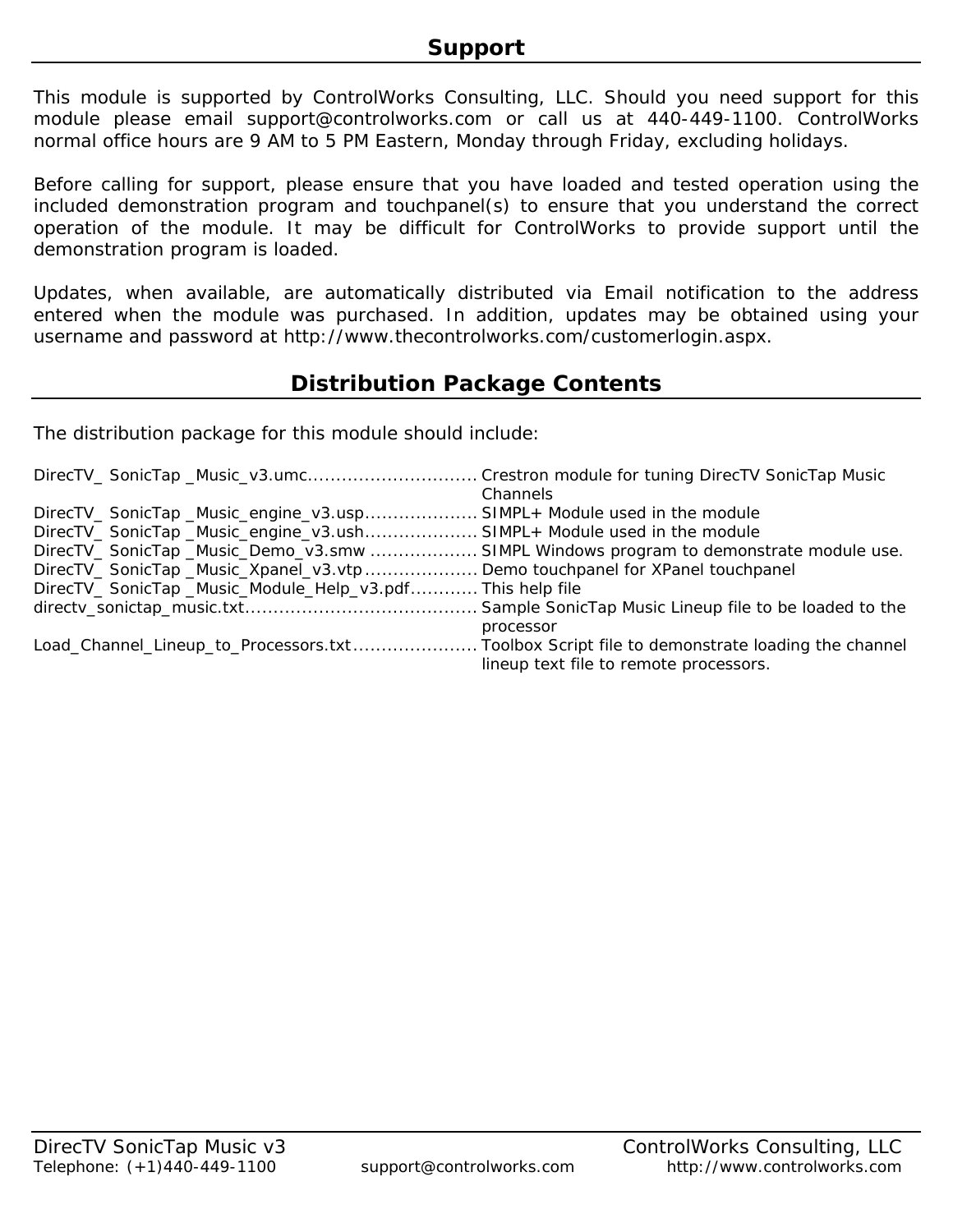## **Revision History**

V3 jim@controlworks.com 2010.04.02

-Revision to reflect the XM to SonicTap transition on the DirecTV lineup

-Fixed user program command logic

V2 lincoln@controlworks.com 2007.06.06

-Added ability to reload lineup without resetting processor (via script or USERPROGCMD "CW\_REFRESH\_XM" command)

V1 lincoln@controlworks.com and jim@controlworks.com 2006.06.01

-Initial release

## **Development Environment**

This version the module was developed on the following hardware and software. Different versions of hardware or software may or may not operate properly. If you have questions, please contact us.

| <b>DirecTV Receivers</b>           | <b>Software Version</b> |
|------------------------------------|-------------------------|
| HR20-700                           | 0x4062                  |
| H <sub>20</sub> -600               | 0x4062                  |
| D <sub>10</sub> -100               | 0x1069                  |
|                                    |                         |
| <b>Crestron Hardware</b>           | <b>Firmware Version</b> |
| <b>Crestron PRO2 Processor</b>     | 4.001.1012              |
|                                    |                         |
| Software                           | <b>Software Version</b> |
| <b>Crestron SIMPL Windows</b>      | 2.11.27                 |
| <b>Crestron Vision Tools Pro-e</b> | 4.0.19                  |
| <b>Crestron Database</b>           | 21.02.018.00            |
| Crestron Symbol Library            | 653                     |
| <b>Crestron Device Library</b>     | 653                     |
|                                    |                         |